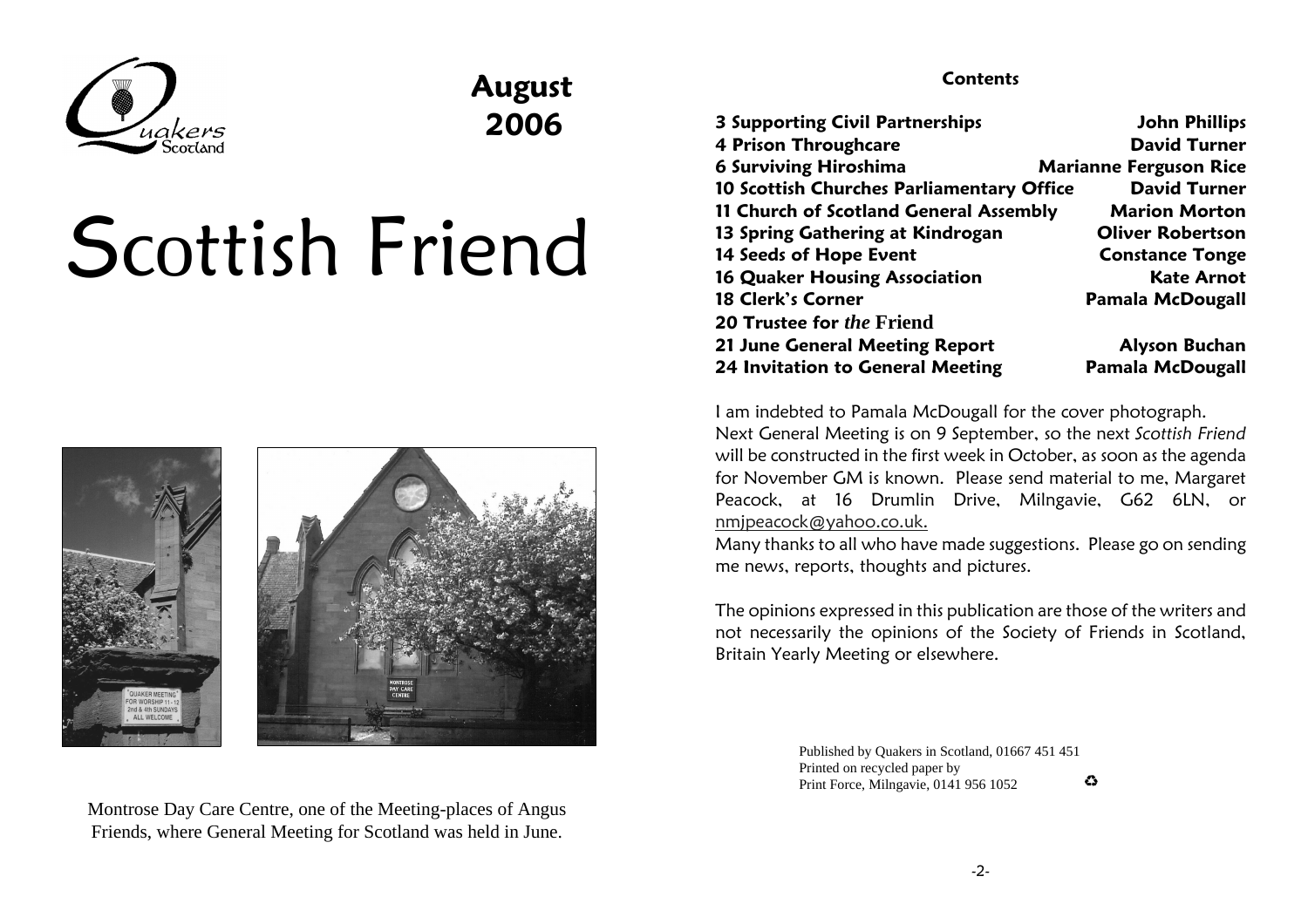#### SUPPORTING CIVIL PARTNERSHIPS John Phillips

Legislation introducing the concept of civil partnerships for gay couples was a daring and significant step brought in last year by the Holyrood and Westminster parliaments. Elders in South East Scotland Monthly Meeting strongly welcomed this innovation - but they wondered: "Why can't members and attenders at our meetings solemnise a civil partnershipwithin a religious meeting for worship?"

The answer, of course, is that this would look too much like "gay marriage" - a step too far in the view of the two legislatures, and it is not allowed: civil partnerships can only be registered in a registrar's office. But within the Quaker tradition we celebrate and value committed relationships and, for many of us, making a commitment to a lifelong loving relationship is something that our meetings should support and uphold. Whether this involves a straight or a gay couple seems to be asecondary issue.

George Fox's words are of course familiar to us: "The right joining in marriage is the work of the Lord only, and not the priests' or magistrates'; for it is God's ordinance and not man's." The idea behind holding a meeting for worship for solemnising a lifelong commitment is that those involved make their promises in front of their friends, in the presence of their worshipping community and, above all, before God, asking His help in their spiritual journey. How and where this is registered is of course secondary. But a Quaker marriage can be solemnised within a meetingfor worship, so why not a civil partnership?

Should we do anything about this? Meeting for Sufferings took the view earlier this year (on a minute from Pontefract MM) that the government was not interested in further change in this area, having brought in such significant legislation already. They therefore suggested that Quaker Life should monitor the position, and should perhaps consider more widely whether Friends need to do more work on the whole subject of committed relationships at a time when, as we know, half of all marriagesend in divorce.

But would it be valuable for Scottish Friends to pursue this subject, perhaps through making representations at Holyrood? Our MonthlyMeeting elders thought that it was important to keep this subject alive.

(John was asked by GM to provide a background to the minute from South East Scotland elders which will be discussed at September'smeeting.)

#### PRISON THROUGHCARE CENTRES for EX-OFFENDERSDavid Turner

Feasibility Study - September 2005 until January 2006

AIM. The aim of the Feasibility Study was to identify the ways in which churches/ faith communities serving in the economically poorest communities in Scotland could more effectively address the needs ofex-offenders and their families, particular attention being given to the possibility of developing (up to six) Throughcare Centres. The studyincluded an action plan and budget for the agreed strategy.

Scottish Quakers were invited by the Church of Scotland Priority Areas Strategy Group Support Worker to take part in the meetings of the Study Group, which included representatives of the churches, the Scottish Prison Service, interested voluntary bodies, and of Strathclyde University. A consultant was employed to lead the investigations andto prepare a report.

A central activity of the Group was to identify the significant gaps which exist in the current provision of throughcare. In reality there is no such thing as throughcare in terms of coordinated support from the point of arrest to resettlement in the community. Hence the lack of a strategic approach to the process of prisoner care and aftercare. Important gaps include:Friendship gaps Partnership gaps Support to families Community/offender gaps Services Gap

In addition to the general gaps identified there are weaknesses in the capacity of faith communities to undertake the kind of support thatthey can see is needed.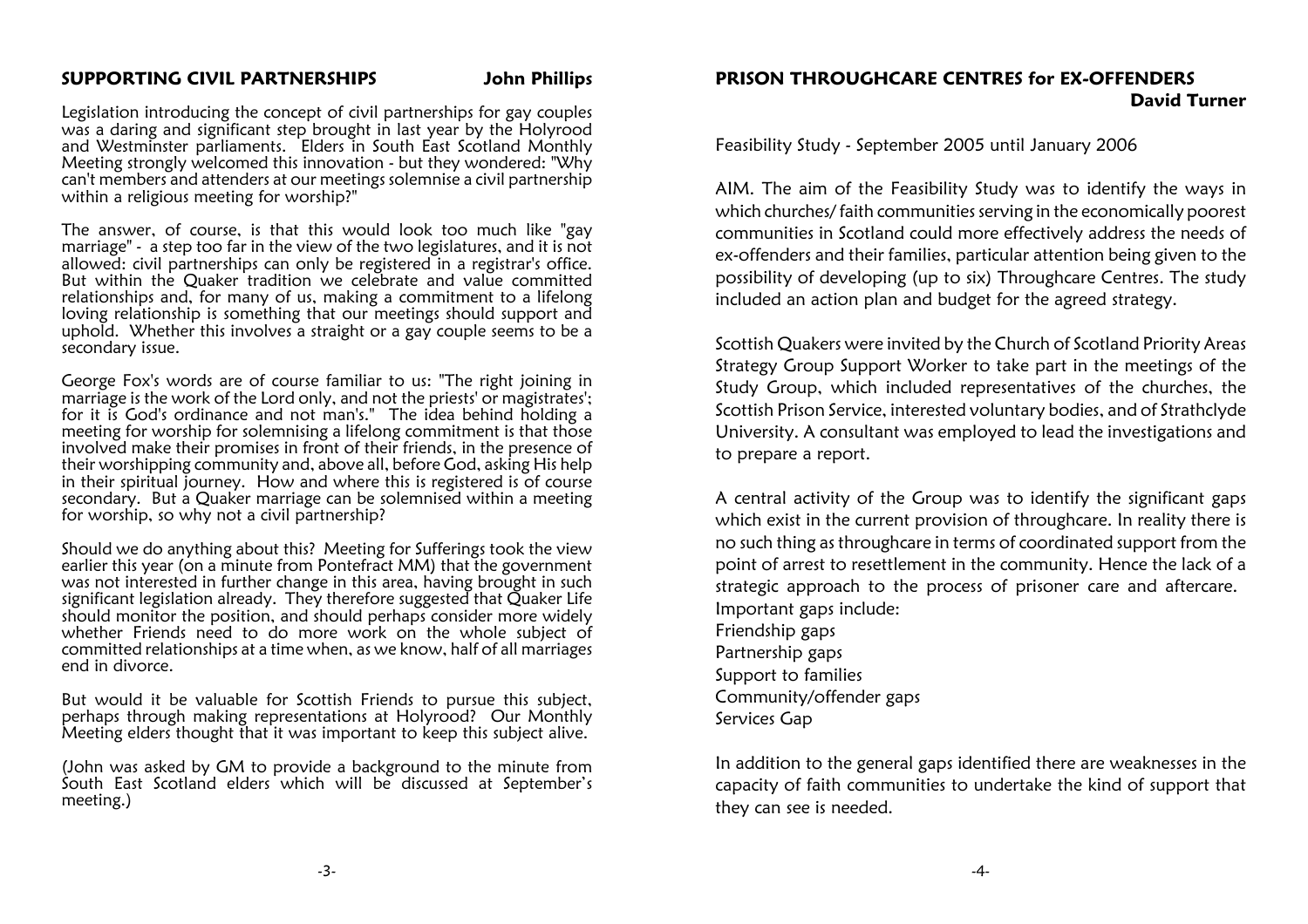#### THROUGHCARE PROPOSAL

This has been developed through a series of meetings with variousindividuals and groups.

It builds on the existing provision of services by providing the 'glue' to help people to link up with services, as well as providing more intensive and tailored support than is possible in single-focusedservices.

 The core of the proposal is a support team that will "spin-off" initiatives of varying sizes. The initial one will be based in the Royston area of Glasgow. There is already widespread support, and a number of meetings have been resulting in the "YOU MATTER" part of the report. This is a multi-agency approach to tackling a large problem in a number of local communities. The Edinburgh proposal is lessadvanced but no less exciting.

 Lessons from the initial pilots will then be incorporated into new initiatives which will be developed in line with local energies andgroupings.

 The next step is to appoint staff, particularly a Development Manager to oversee the initiatives in Glasgow and Edinburgh, and to recruit and train volunteers on whom the daily work of the Centres will largely depend. A Steering group made up of key stakeholders will provide guidance to the Development Manager, and there will also be locally such groups where a further project is getting under way. Close links will be made with the new, relevant Criminal Justice Authorities to ensure that the Throughcare initiatives tie in, and are part of local plans for the areas concerned. It is expected that a substantial amount of the funding will come from mainstream sourcesas the success of the approach is demonstrated.

Have Quakers a part to play in this? Our contribution in the Study Group meetings, in respect of experience in befriending prisoners and ex-prisoners, and in restorative justice, has been appreciated. Both ofthese aspects will be components of the Throughcare approach. Volunteers for the first two pilots in the major cities will likely be drawn from congregations in the specific areas chosen. However, initiatives are likely to emerge later in other parts of Scotland and take other forms, eg family support, friendship circles, addiction and arts projects. I feel sure Friends will wish to stay well informed of howThroughcare takes shape now and in the future.

Preparing to take part in the demonstration at Faslane on July 4thprompted me, at last to write this.

Walking in the Botanic Garden in Edinburgh in August 3 years ago, I met a Japanese woman & in a short conversation learnt that she was a survivor. She now travels the world telling anyone she meets of this fact & giving them a copy of her small booklet (in translation)recounting her experiences. I'll quote from some of it:

" ' Fellow Humans let us foster Love & Wisdom' from Hiroshima byHashizume Bun translated by Susan Bouterey

'I am a survivor of the atomic bombing of Hiroshima. On the sixth of August, 1945, I had gone as usual to Hiroshima Post Office Savings Bank where I worked under the student mobilizedlabour scheme. ..... I was fourteen years old.

'I arrived at work just after eight o'clock and was standing by the window on the second floor of our concrete building when there was a sudden flash of light so bright I thought the sun had fallen at my feet. A thousand rainbows all at once seemed to explode in my eyes. I must have lost consciousness immediately. When I came to I found myself sitting in the middle of the room next to the central pillar. In the event of a bomb attack, we'd been taught to lie down on our stomachs to prevent injuries to the abdomen and intestines, and to protect our eyes and eardrums by pressing our middle and forefingers over our eyes and covering our ears with our thumbs. I tried to do as we'd been taught but it was pitch black and there seemed to be no room to stretch out. There was an eerie silence. I felt something warm and moist running down the right side of my head and assumed that it was oil dripping down from a firebomb which must have hit our building: toward the end of the war all of Japan's major cities were hitby firebombs.....

'As I sat huddled up with my hands over my eyes and ears, I worried about the students on the third floor who must be desperately trying to escape the sea of fire. When my vision began to clear, I gently removed my hands from my head; they were covered in blood.Remembering the First Aid Bag in my desk, I got to my feet. To my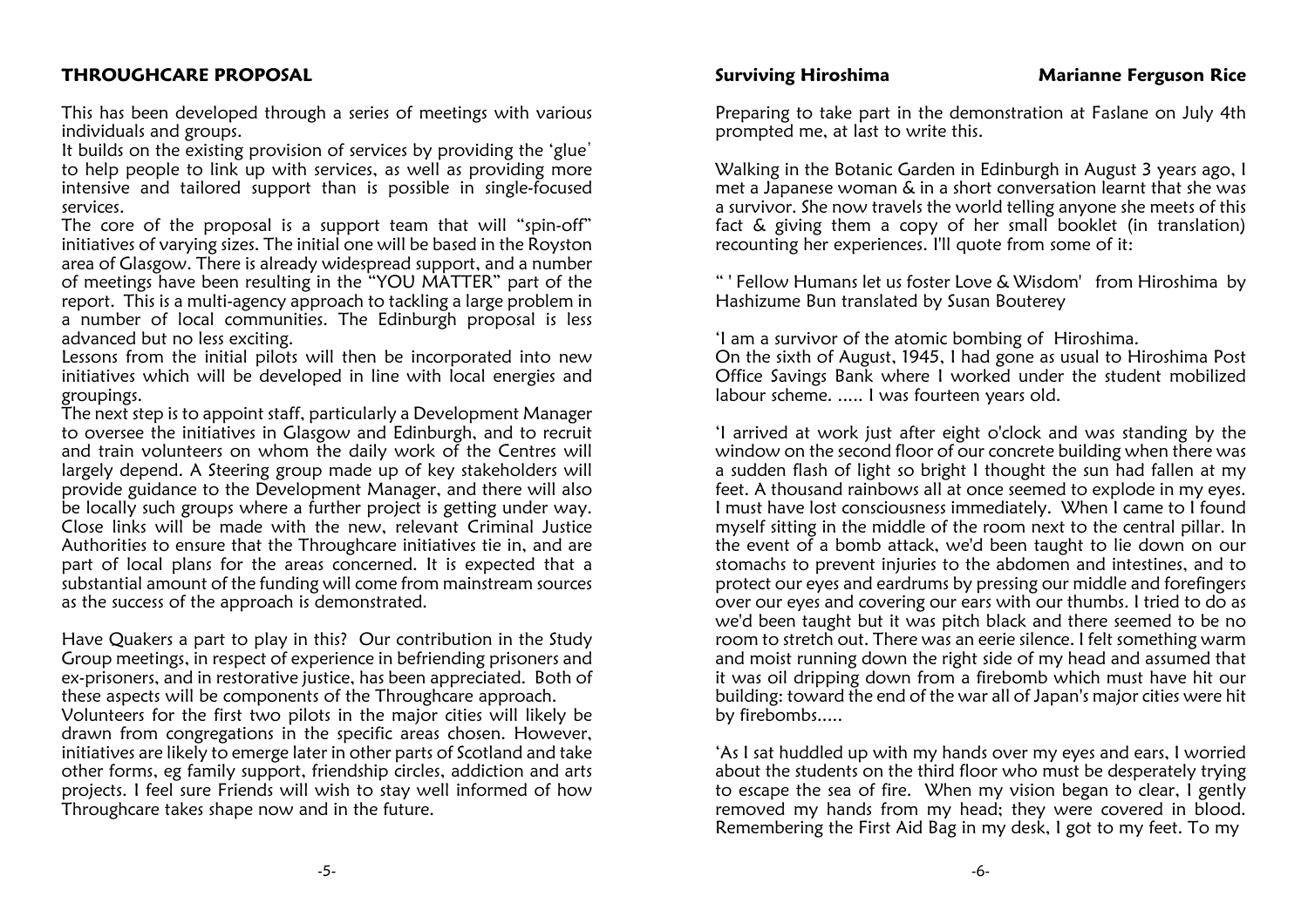astonishment, desks, chairs and bookshelves had been thrown all over the room and lay in a heap on the floor. I eventually found my desk among the rubble, and had just bandaged my head when someone yelled, "Get out, everyone, quick!" One by one my co-workers got to their feet and made their way in the smoky darkness to the exit. Part of the high-voltage power line which ran past our window on the second floor had been blasted into the room and lay in a coil on the floor. One of my fellow workers was caught in the wire. Always referred to by his nickname, he had been liked by everyone. He was dead. His ashen-white face turned me cold with fear. But this was only the beginning; what I was to experience later could only be describedas a living hell.

'I had been showered with glass and was bleeding particularly heavily from the gash to the head. In no time, I was surrounded by a pool of blood. Ms. Tomoyanagi, one of my co-workers there, let out a cry at the sight of me, and practically carried me to the Red Cross Hospital nearby. On the way, I saw flames licking the earth. The hospital was thronging with people covered in burns, their faces oozing .......people burnt so black and raw it was impossible to identify their age or sex.It was just as if I'd stepped into hell.

'Gone was the tranquil city which had been there in the morning: now nothing but rubble. "What on earth has happened? This has to be a bad dream", I thought in bewilderment before losing consciousness again. ........ I'm not sure how long I floated in and out of consciousness. I vaguely remember hearing the heavy pelting of rainand enemy planes flying overhead. ..................

'All that day and night Hiroshima City burned. At the hospital the fire raged out of control; huge tongues of fire leaped from the windows. Those who could walk had escaped long ago, while those who could crawl, crawled to safety. Only the dead and dying remained. We lay on the ground outside in the dazzling, golden light of the fire while hot ash rained down on us like gold dust. My hair burned andcrackled. ................

'August the fifteenth: heat scorched the desolate city of death. In my area there were ten or so survivors. We built shelters from unburned scraps of wood and corrugated iron to keep us dry at night. We wereall starving and badly wounded but so extreme was our condition we

were oblivious to hunger or pain. No help in the form of food, clothing or medicine came. Later I found out that the devastation caused by the atomic bombings was so great that the American and Japanese governments hid the truth from the outside world, out of fear of international criticism on the part of America and of publicshock and disillusionment on the part of the Japanese government.

'............Every year, when August the sixth came round, I felt a heavy weight on my shoulders and would spend the day in deep depression. Thirty, then forty years passed. "I am alive but the two people who saved me are not," I would think. I felt that I should be doingsomething but I couldn't get over the trauma of my experience.

 ....... So painful was the memory, it would fill me with nausea. A decade or so ago, an American submarine suspected of carrying nuclear arms planned to visit Yokosuka Port which is not far from Kamakura City where I now live. One of my sons informed me that he was going to take part in the sit-in which was planned in opposition to the submarine entering a Japanese port. He was sixteen ........He made me wonder once again, what I could do as an atomic bomb survivor. I was a poet. I began to write poems about the bombing of Hiroshima. Strangely enough, the weight which I'd suffered under for some forty years was lifted off my shoulders. Littleby little, I came to talk and write about my experience......

'When I talk of my experience, people say, "Ah, so you're an atomic bomb victim." But what I have to say has nothing to do with victimsor assailants. That day, I was confronted with the meaning of life. War - the twentieth century has been a century of war War turns humans into madmen

War - an inexcusable crime

 '............ in order to monopolize all research on the after effects of the atomic bombings, America prevented anyone from entering Hiroshima or Nagasaki, and banned all news coverage on the twocities. Thus we were left without any aid whatsoever.....' "

Hashizume took up writing poetry as a keepsake for her three young children, after she'd been diagnosed with collagen disease, with a prognosis of less than one month to live. As you'll have read above, it was many years before she could write of her experiences. She's a member of Japan P.E.N. Club, Japan Poets' Society, Japan Society ofPoem and Music.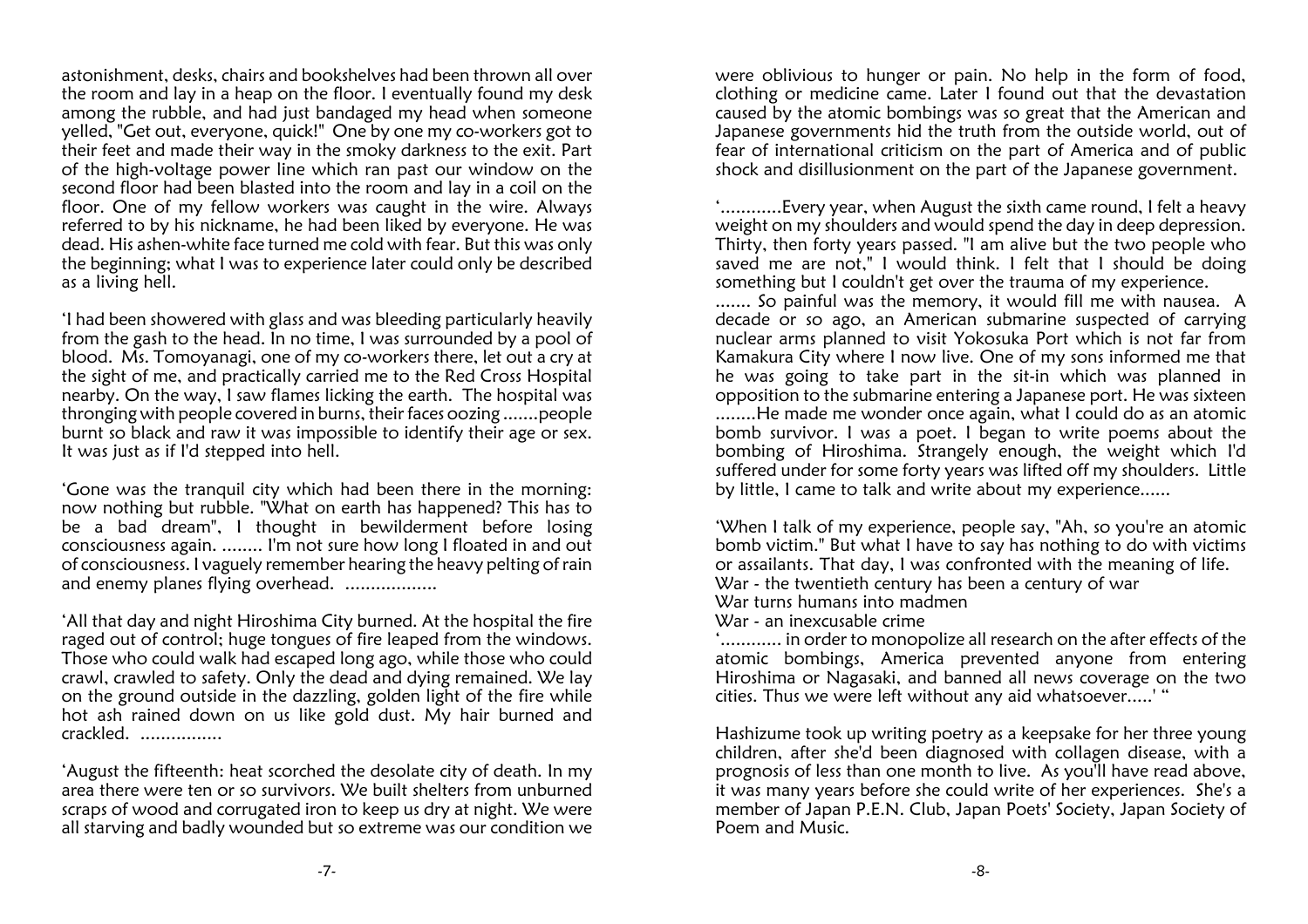Friends can obtain copies of the booklet by writing to:

Bun HASHIZUME, 1-10-1-201 Tsurukawa Machida City, Tokyo JAPAN195-0061.

 Her first collection of poems with the central theme of the atomic bombing was published in 1985 under the title, 'The Youth who turned into an Insect.' The following poem is one of many that hasbeen set to music and performed widely.

'Living Together

Stars twinkled at the bottom of the tub ofRainwater we collected to cook Our tiny morsels of food

Starlight reflecting off the waterSting our eyes As we bathedBeneath the starry sky

Raising my arms high above my head toward the heavensI heard the stars whispering"I'm alive!" The stars twinkled down at me"Yes, you're alive!"

Beneath the heavens At the bottom of the water tubLived a worm The worm and I Together, alive'

### SCOTTISH CHURCHES PARLIAMENTARY OFFICE

#### David Turner

The Scottish Churches Parliamentary Office, with which Scottish Quakers have been associated in various ways since its inception in 1999, has recently moved from St Columba's by the Castle (seen originally as a very temporary home) to the Scottish Story-telling Centre at 42/45 High St. Edinburgh (formerly the Netherbow). In addition to being nearer the Scottish Parliament building, the Centre is a spacious and beautiful venue after major renovations, including a new theatre/ lecture forum and many fascinating features. No place could be more appropriate to house an office which seeks to represent the cooperation, and the challenge involved in today's relationship between church and state, building creatively on a very old story ofstruggles for power and influence.

On 14th June this year the Scottish Churches Parliamentary Office (SCPO) was officially re-launched, before a gathering in the Centre of representatives of most Scottish denominations, of church agencies, some invited guests (including Quakers), and a strong contingent of MSPs. Rev Graham Blount, who has been SCPO officer since setting up, opened the proceedings with a brief outline of the various forms the relationship of churches and Parliament has taken over the past seven years, and some reflections, in his typically humorous way, on the mutual benefits arising. Susan Deacon MSP paid warm tribute, on behalf of herself and fellow parliamentarians, to the work of Graham and the SCPO staff, the mutual respect which has developed, and the extent to which the well-considered views of the churches on many important issues, channelled largely through SCPO, have informed andenlivened individual MSPs and Committees.

To follow the main event, SCPO had invited the editor of a new publication from Churches Together in Britain and Ireland (CTBI) 'ASYLUM PRINCIPLES' to explain the background to this and the process through which the churches, including Scottish representatives, have formulated a collective view of basic principles on asylum principles against which the ever more draconian UK legislation and practice, including that relating to detention and that which has consequences in destitution, in deportation to countries known totorture opponents, must be judged and challenged.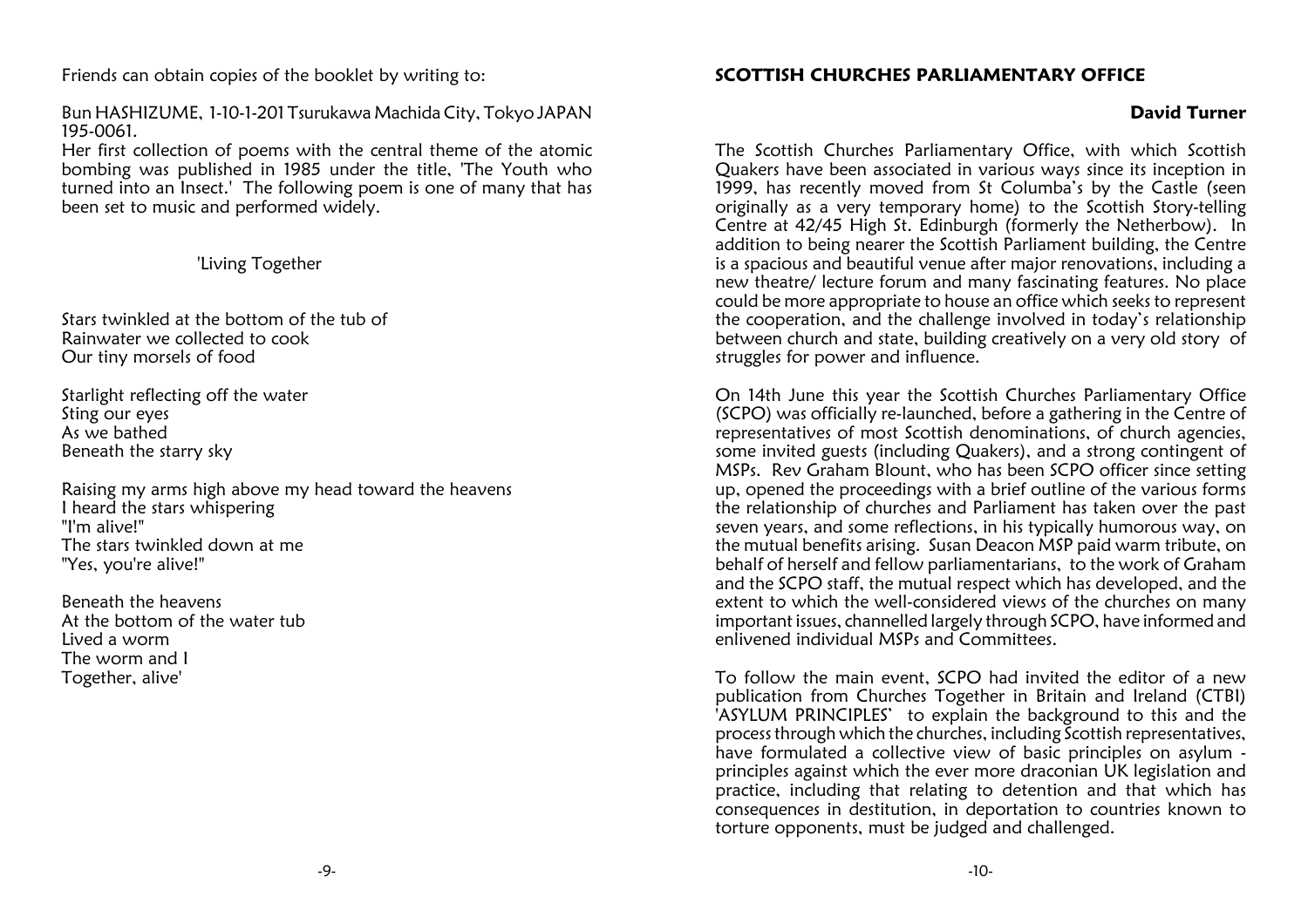Two asylum seekers who are involved in appeals against removal toldtheir stories in a deeply moving way.

A copy of the CTBI publication was made available to all present who requested this, without charge. Additional copies, at £3 each, may be had from the CTBI office. Friends may feel that copies of thepublication should be obtained for Meeting House libraries.

\*\*\*\*\*

#### Church of Scotland General Assembly, May 2006

#### Marion Morton

It was particularly interesting for me to attend the General Assemblyof the Church of Scotland in May, as the representative from Quakers in Scotland. I already had years of experience of this event from two different perspectives. I accompanied my husband to many of the associated social events during the twelve years when he was the Kirk's Ecumenical Secretary. And as Deputy Provost of Edinburgh for four years it fell to me to lead the procession of Provosts from all of Scotland's 32 local authorities into the opening session, and host lunchfor them afterwards in the City Chambers - the Provost always lunching with the High Commissioner on that day.

But being at the heart of the deliberations this time, with the right to speak though not to vote, was a new experience altogether. Some of the issues were quite alien to a Quaker - such as the proposal to pay all local ministers the same salary whatever the size or status of their congregation (agreed) or to grant recognition as 'approved academic provider' to the University of the Highlands and Islands (also agreed). Others were very familiar. The replacement of Trident was describedas 'morally repugnant' and the denial of basic support to unsuccessful

asylum seekers by the deliberate action of the state as 'an affront tothe values of the civilisation that we like to believe we live in'. We were reminded that 'priority for the poorest and most marginalised is an imperative facing the whole church' and heard news of various ways in which central funds were being used to help local congregations care for their own communities - a furniture recyclingscheme here, a community café there, a support project for people

 affected by divorce and separation, befriending asylum seekers in Dungavel Detention Centre. On a much bigger scale, the Kirk has been supporting projects in Africa which offer practical care to people living with and dying from Aids and campaigning against the stigma and discrimination directed at sufferers, in Scotland as well asworldwide.

There was one potentially quite divisive proposal. Till now, there has been no guidance to ministers who were asked to bless a same-sex relationship, the response being left to the individual's conscience, within a pastoral relationship. Since Civil Partnerships are now fully recognised in law, but no religious element is allowed for in the ceremony, more requests of this kind are anticipated. The Assembly was invited to formalise the current position so that nobody would face blame either for conducting a ceremony of blessing or for declining to do so. I was distressed to find that the vote in favour of this very reasonable proposal was very close - so that it was sent back to presbyteries (Monthly Meetings to you!) for further consideration before a decision in May 2007. This put me in mind of the agreement at Yearly Meeting in York 2005 to take further soundings on RECAST's proposal for a smaller Trustee body, before a decision at Yearly Meeting this year. I so much hope that the result will be the same in this case. Many folk probably wished the status quo had quietly beenleft undisturbed!

The many social events were very happy occasions and the delegates like myself, from different denominations all over the UK and Reformed churches all over the world, learned a lot from each other during them. I will never forget these words of a young African minister whose third son ( to be named 'Praise') was born while we were together - 'I never knew I was poor until I was taken to visit a prisoner in a cell in Glasgow's Barlinnie Prison, and realised that hisliving conditions were better than those of my own family.'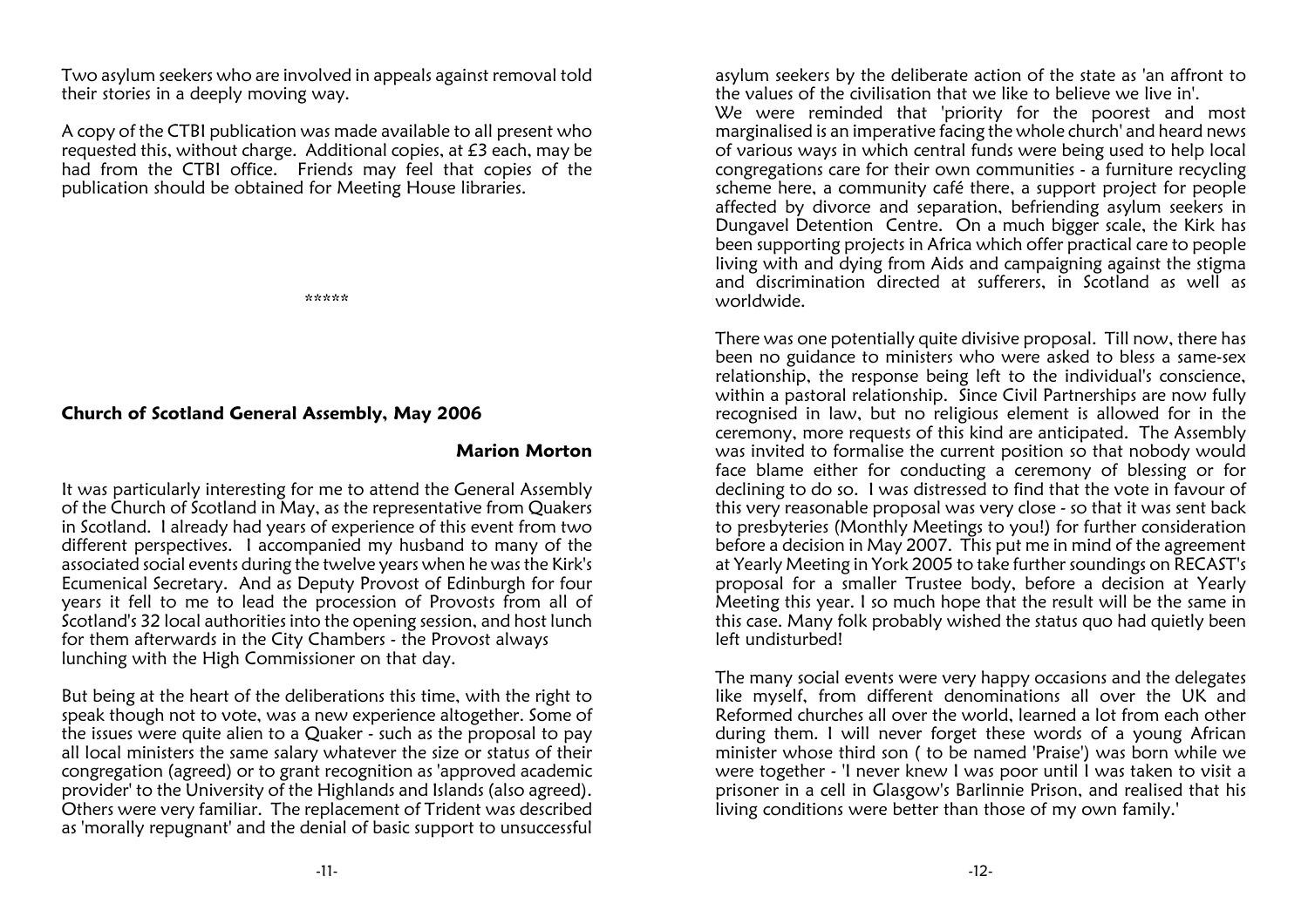#### Scottish Friends' Spring Conference at Kindrogan

#### Oliver Robertson

While the rest of the Society turned its gaze on London, Scottish Friends met for their annual Spring Gathering at Kindrogan FieldStudies Centre near Pitlochry, on the last weekend in May.

 Over the weekend, Friends explored the theme of "Gardens and the Healing Spirit" by looking at the practical and spiritual effects gardens have on us. They were joined by speakers from the Findhorn Foundation ( long-running spiritual community in Scotland) and the Christian Fellowship of Healing (CFH), as well as enthusiastic andknowledgeable Friends who ran workshops and events.

 The sessions ranged from the joys and frustrations of growing your own vegetables to the many ways gardens can inspire and strengthen us. In her workshop "Healing gardens", Jean Myers from CFH talked about creating a garden in the Fellowship's central Edinburgh Offices, "Somewhere to stop and smell the roses". She eventually settled ona garden in the shape of a



which, as well as looking attractive, also serves a spiritual purpose: the idea of focusing your attention inwards and outwards. As one of the participants explained: in walking in you are looking in upon yourself in an ever-tightening circle, and as you walk out you tend to look upand outwards into the world."

 Kathleen Burke, a gardener at Findhorn Foundation (famed, among other things, for its giant vegetables), showed Friends the "tuning-in " process the Foundation undertakes before and after its activities and described some of the healing properties of particular plants. "We then had a healing meditation "Feeling the energy of the plant and seeing if you could feel anything, if your consciousness was drawnanywhere. Mine certainly was!"

 The children's programme also concentrated on gardens, withyounger children making their own gardens from moss, stones and glitter and the teenagers working together to create a Zen garden. These were shown to - and much admired by - the rest of thegathering on Sunday morning, before Meeting for Worship.

 Ministry that morning echoed the theme of the weekend, with reflections on the meaning and importance of gardens in people's lives. "We have talked a lot about doing and creating," said Juli Salt of Nairn PM, "but for me the most important thing is to just be andtouch in to the energy of God and nature".

\*\*\*\*\*

#### SEEDS OF HOPE - 2006 Scottish Ecumenical Gathering in Perth

#### Constance Tonge

Didn't know what to expect, never having been to one of these things before - church people, obviously (whatever that means); bit of hymn singing maybe, the swish of the scarlet silk. The cardinal was there, and an orthodox priest passing through, but so were a lot of peopleI knew - and not all of them were Quakers. Small world after all.

Odd, I thought, that our Quiet Room billed as that but signposted as "Prayer Room" hardly attracted anyone but Quakers, I'd have thought that Christians in the raw would have flocked but they didn't. Maybe, though, they were in the same position as I, yearning for a quiet space but unable to squeeze out more than fifteen minutes because of other responsibilities. Sad that there was electrical tree-felling going on inthe garden just outside.

General Meeting had a "Market Stall" and we sold a reasonable number of books from a Friends' Bookshop box. Most were bought by Friends and it was good to have an opportunity to look at whatwas available without much effort.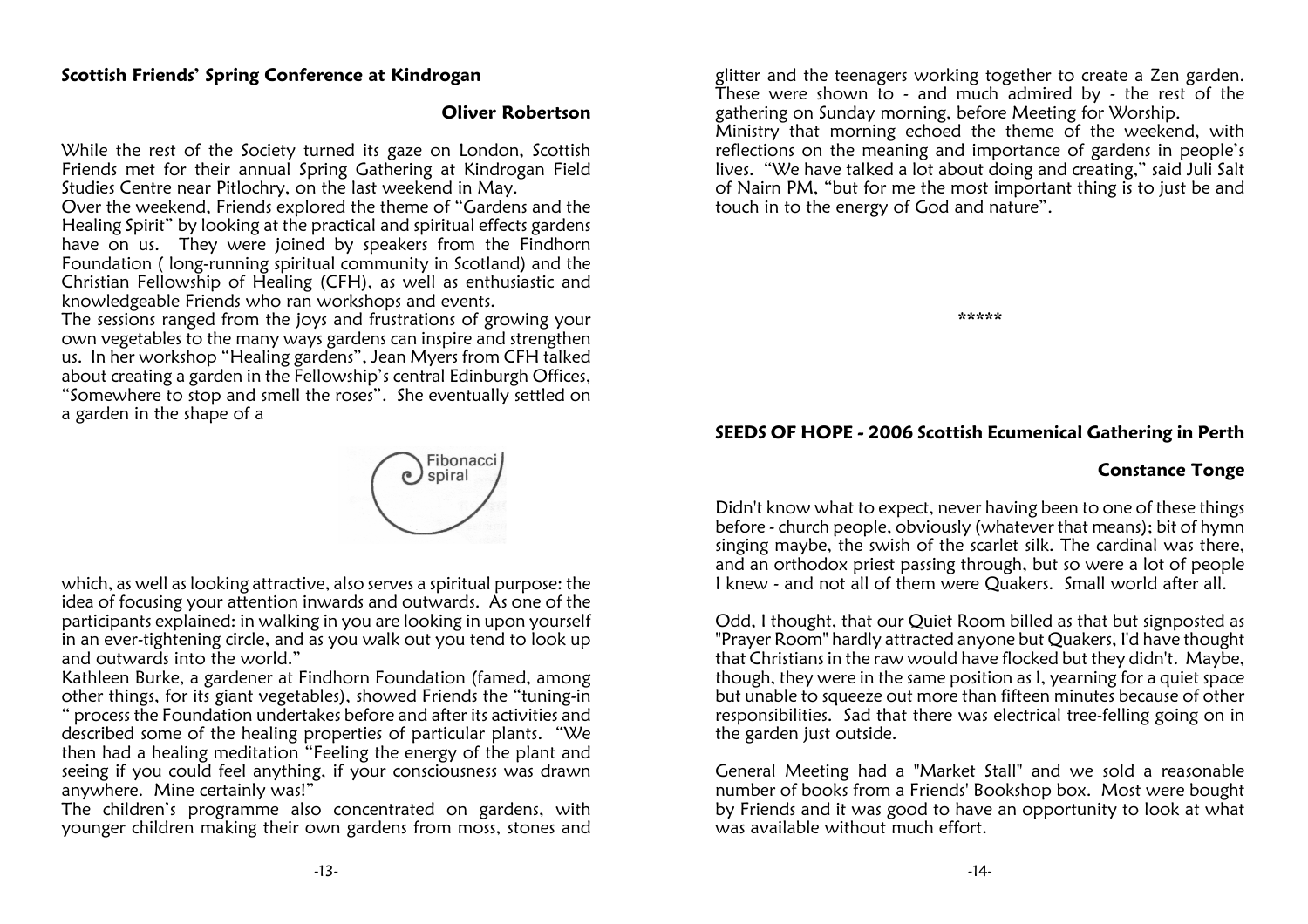We gave away quite a lot of leaflets and had a number of interesting conversations. These may bear fruit in the future - one never knows what it is which starts an interest germinating. It was a book with me- all those years ago.

Our stall was complimented on its brightness, with books and leaflets, and posters on a screen in the back; the only more interesting one I saw was the church furnishings and requisites, showing vestments,chalices and other inexplicable (to me) items.

I managed to get to one of the discussions, introduced by our Friend Pam McDougall, featuring Annabel Goldie MSP, Alan Macdonald, Moderator of the Church of Scotland and Norman Shanks, ex-leader of the Iona Community. It was about church and politics and there was consideration of the developing role of the Holyrood Parliament in Scottish life. All three participants spoke well and the only point ofdissatisfaction was that there was no time for questions.

Something which Friends might ponder further is the phrase "not real consensus but contrived agreement" as a criticism of some groups in the government trying to make decisions. We have our own business method which should also not depend on "contrived agreement" and should certainly be beyond consensus. We are seeking to find andfollow the will of God. We need to maintain our faithfulness in this.

Back to the main hall, and a quick run around before the end. Said "Hi" to friends working Traidcraft, had a wee chat with the man from the Music and Worship Group (not much we could do there!),exchanged addresses with the representative of Independent Age - and so to pack up.

A good day, on the whole; with good attendance by Friends, nice chats with friends and others. Some said there was a Sense of aCommon Spirit. I think there was.

## QUAKER HOUSING ASSOCIATION SCOTLANDAGM - SATURDAY, 26 AUGUST 2006, 10.30 A.M.QUAKER MEETING HOUSE, ELMBANK CRESCENT, GLASGOWALL WELCOME

Quaker Housing Association Scotland is a very small group from 2 monthly meetings in Scotland. Set up about 10 years ago, it was re-established about 4 years ago to take forward the task of developing a Quaker housing community in Scotland. There are several Quaker housing communities in England and also several housing projects supported by Friends. We remain hopeful of beingable to develop the first Quaker housing community in Scotland.

Unfortunately, as is common with small Housing Associations, the task has not proved to be as problem-free as we would have liked. We have registered an interest in several sites but, for one reason or another, we have not been able to move forward. QHAS is now at the point of engaging with another established Housing Associationand we would value Friends' thoughts on this.

Following much hard work by a small Working Party, and with feedback from interested Friends, we have now agreed that the accommodation in the first QHAS project should enable a mutually supportive community to be created. There will be shared residentialspace as well as individual flats or houses.

We believe "there is a consensus within Friends that a significant number of older members would welcome the opportunity of living in a spiritually supportive atmosphere as the inevitable frailties of ageing emerge. They would also welcome the opportunity of making a garden together, and creating a convivial, intellectually and creatively stimulating daily life. Living independently but finding ways of alleviating the physical and financial burdens of domesticity that can be considerably lightened through cooperation, they wouldmanage their accommodation, and group affairs, themselves."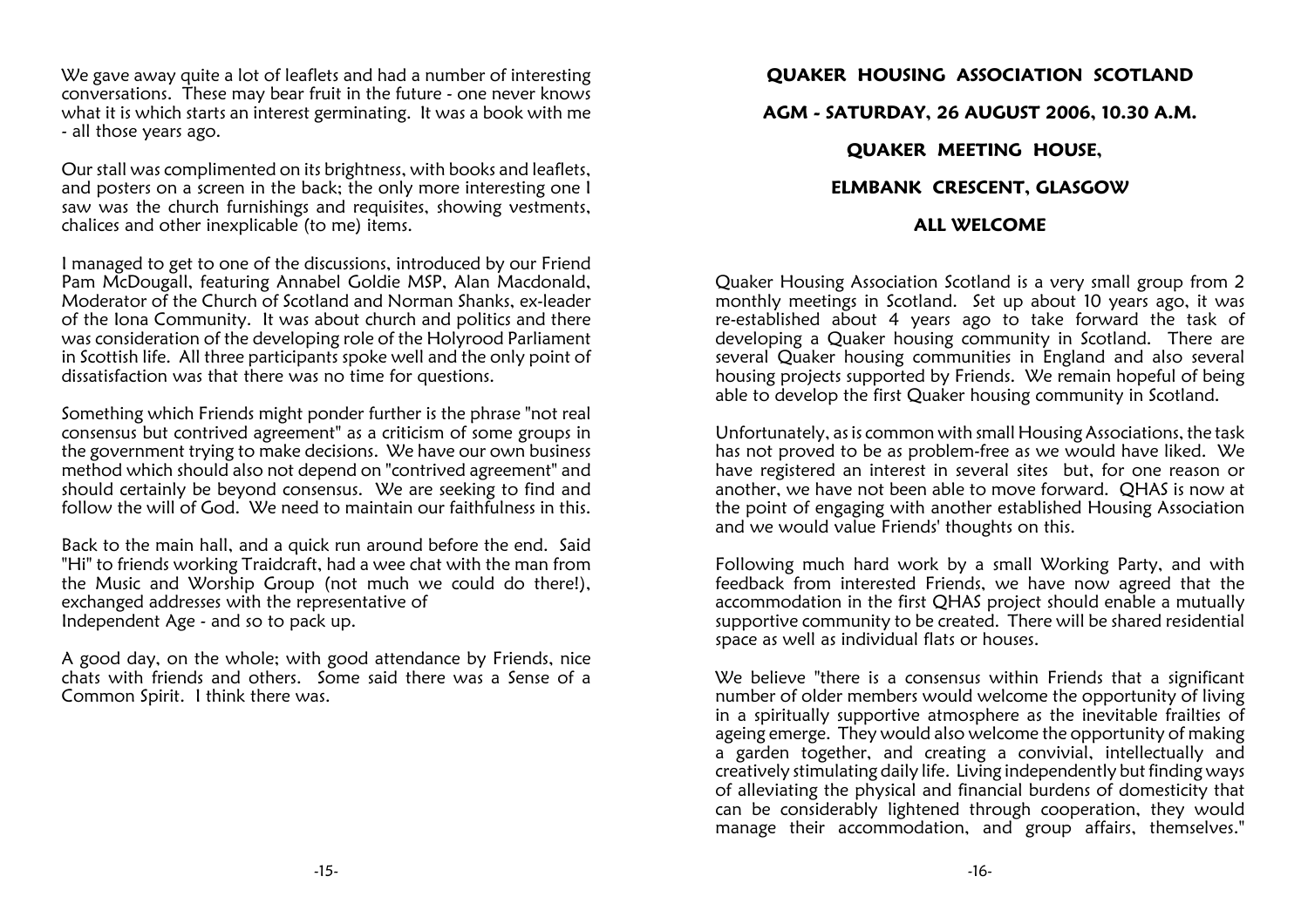(QHAS: Detailed Project Brief - Housing for Older Quakers inScotland (2006)

This description fits with increasing good health in the over 55s and also the policies of the Scottish Executive and thinking from otherorganisations within Scotland.

We would wish our first site to be within Central Scotland, and to befor older Quakers.

We have registered our interest in a site in a small town with a railway station, with a Quaker Meeting already established. However, we need time and support from more Friends to bring ourvision to reality.

Please join us, either as a member and/or at our AGM on 26thAugust. More information and membership forms fromKate Arnot, 33 Alma Street, Falkirk FK2 7HDk.arnot@btinternet.com

\*\*\*\*\*

"That we ought not to be weary of doing little things for the love of God. Who regards not the greatness of the work, but the love with which it is performed. That we should not wonder if in the beginning we often failed in our endeavours, but that at last we should gain a habit which will naturally produce its acts in us without our care andto our exceeding great delight."

Brother Lawrence - The Practice of the Presence of God.

-17-

 'You in your small corner and me in mine'. Words from a hymnwhich I sang with gusto as a child, and which have come to mind when I write 'clerk's corner'. I often feel that I beaver away attending meetings, conferences, ecumenical events, outreach and networking and social events on behalf of Friends and yourarely get to hear about them! Being a sociable creature I thoroughly enjoy this side of my clerkly duties and get to meet some interesting people who contribute to the quality of my life and therefore to GM for Scotland. Here are some events at which I have been privileged to represent Friends.

1. ACTS Forum Meetings.

Since ACTS secretariat moved to Alloa we have continued to meet at Scottish Churches House in Dunblane – not the easiestplace to visit from Inverkeillor!

2. ACTS Church 'Leaders' Meetings

Yes, I know I am not a 'church leader' which is why the word isin quotation marks, but your GM clerk is counted as one for this purpose. Actually, the Moderator of the Church of Scotland says he is not a leader either but we continue to meet annually. At present we are preparing for our regular yearly meeting with the First Minister, Jack McConnell, in August. Prior to this we meet to discuss topics for discussion and who of the nine member churches represented will present which of the 3 or 4 itemsdecided upon. I have presented a topic for the past two years which means extra homework.

3. ACTS Member Church Meetings.

The art of delegation is sometimes practised here and I try toinvolve others whenever possible.

4. Ecumenical Conference.

'Seeds of Hope' was held on 17th June in Perth. Having represented Friends at the inaugural meeting I was asked to introduce a session on the day. This turned out to be quite achallenge but an enjoyable one. The session was billed as a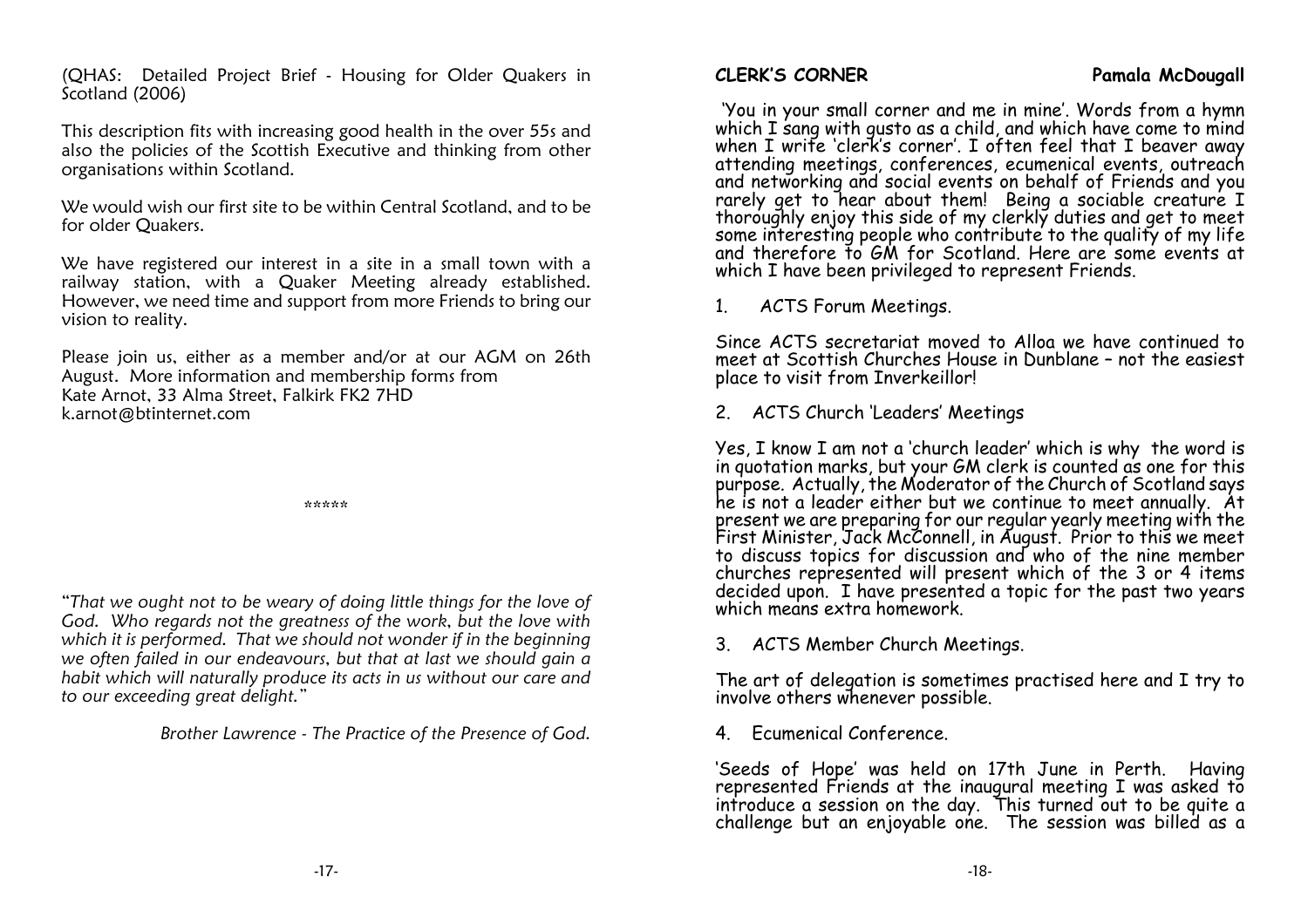'conversation' entitled 'Hope in Holyrood?' between Alan McDonald, Moderator of the General Assembly of the Church ofScotland: Annabel Goldie MSP and leader of the Scottish Conservative Party; and Norman Shanks, ex-leader of the Iona Community and Chair of the Planning Group for the 9th Worldknowledgeable and fascinating individuals and the session was very well attended. Trying to make introductions without leavinganything out was quite an exercise! Annabel was in fine form as she shared some of the difficulties of being of being an easily recognized politician in an open and accessible parliament, forexample, shopping in M and S for lingerie and being peered at through the rails! There was some serious and informed conversation and an agreement that the church has an importantrole to play in the political life of Scotland.

5. Churches Together in Britain and Ireland

I attended a session of CTBI which met in Glasgow on 22nd June. Some of us were invited to contribute to the discussion of the work being done on our behalf and to hear from the new Secretary General of plans for the future. This was a stimulating and deeply sharing meeting of CTBI members andecumenical representatives.

#### 6. Methodist Conference

On June 21st I attended the first Methodist Conference to be held in Scotland and was warmly welcomed by the Chair of theMethodist Church in Scotland, Jim Jones (also convenor of ACTS Forum, so no stranger) and the newly installed President. Therewere delegates from around the world who were attending for the whole week at Heriot Watt Conference Centre. We were entertained to a splendidly hosted dinner in the evening but itseems I regularly make a dash for the last train leaving Edinburgh for the north and so miss a lovely-sounding dessert!

6. And Finally – Scottish Parliamentary Office Annual Lecture.

This was given on June 27th by Eilish Angioloni, Solicitor General, in the Scottish Parliament. As Graham Blount, Scottish Churches Parliamentary Liaison Officer, who presided said, 'It was puredead brilliant!' This lecture was promoted by Jamie Stone MSP and also incorporated the annual Methodist Lecture. This meant<br>I met up with friends and colleagues from SCH, church 'leaders', and many others whom I have met during my time as GM clerk.<br>These ecumenical and interfaith relationships have grown and developed in my term as clerk, and to me are a vital part of mywork for GM for Scotland.

# *the* **Friend**

## **Could you be a Trustee of The Friend Publications Ltd?**

Providing independent Quaker journalism since 1843, **The Friend** and **Friends Quarterly** hold a special place in BYM and the worldcommunity of Friends. We seek new Trustees from December 2006. Appointment is initially for three years and it is quite usual fora Trustee to serve a further three-year term.

The Friend has moved into a new and exciting phase of development. It is facing the challenge of an increasingly e-literate society but at the same time still serving those readers who prefera printed weekly journal.

**Friends Quarterly** has a growing readership.

We would especially welcome interest from those with experienceof journalism and an understanding of modern communications. We would also like to hear from those living in Scotland or Wales;and those with expertise in finance, business and marketing.

**If you would like to know more or be considered now or in the future, please contact Kath Worrall or Nicholas McGeorge c/oThe Friend, 173 Euston Road, London NW1 2BJ. Email:trustees@thefriend.org**

Registered charity no. 211649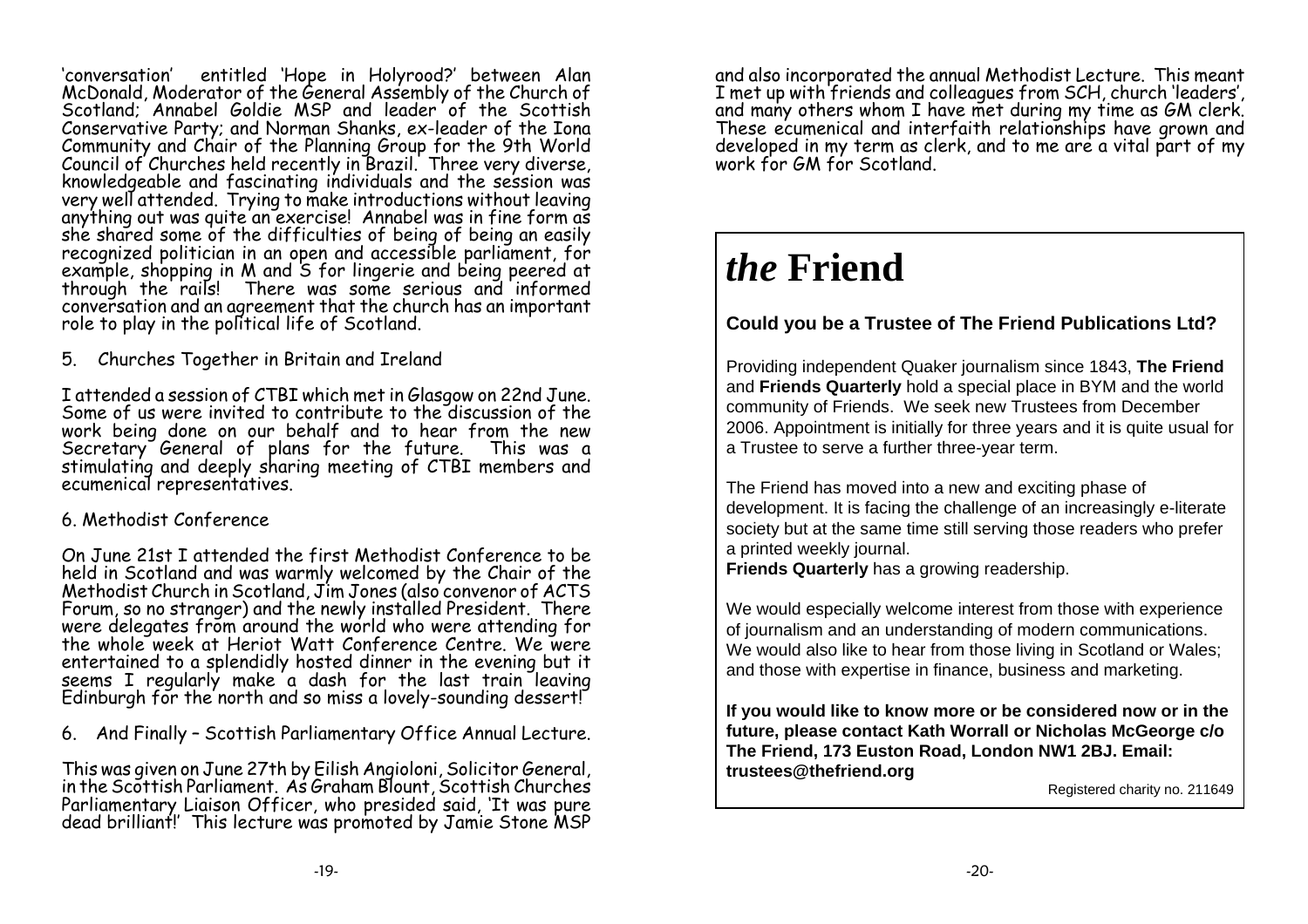#### Report of General Meeting for Scotland, 10 June in Montrose



Alyson Buchan

The park opposite Montrose Day Care CentrePhotograph: Lorna Warren

#### The Testimony to Simplicity

We were treated to a stimulating presentation on "Simplicity" given bythree Friends: Angela Arnold; Peter McCaffery and Ruth Quigley.

Angela said that the testimony to simplicity is difficult because it is not as cerebral as the other testimonies, but requires a lifestyle choice. She lived for 12/13 years in a croft without electricity or water. She spoke about giving things up, not just physical things, but control over your own life. She loves music, but does not own her own CDs and tapes. Instead she listens to the radio and is delighted if one of her favourite tunes is played. Thus she maintains the capacity for gratitude and can accept disappointment. She compared this lifestyle to looking at a painting. A painter might paint a hint or suggestion of a tree, thusleaving a 'space' so that the viewer can contribute to the work of art

and it continues to change and evolve. If we leave spaces in our lives, we can change and evolve too through our interaction with others. Many F/friends have diaries crammed full and are involved in a clutter of activity. If we simplify our lives, we can allow others to fill the empty spaces. We can let go and just be. If everyone lived as we do, there would not be enough resources in the world, so living simply isalso an expression of solidarity with nature and with the poor.

Peter auoted Luke 11 v. 34 "The light of the body is the eye: therefore when thine eye is single, thy whole body also is full of light; but when thine eye is evil, thy body also is full of darkness". In Greek the word translated as single, can also mean simple. If your eye is simple, you can see what is important, see your way and see the light. There is a connection to the monastic tradition of going into the desert or living in a community. Quakers do not take vows or abjure possessions or marriage and do not offer obedience, but they seek to sit loosely to those things that can be a limitation to the pursuit of Christian ideals. They try to implement these ideals without living in a community. The value of simplicity is that it frees you to focus on what matters in life; to be single-minded; to be open to the needs of other people. (Quaker Faith and Practice 20:35). Simplicity is the opposite of extravagance and display, acquisitiveness. It means not being hung up, fussy and liking things a certain way but losing control and laying yourself open to risk. Margaret Fell lost the King's protection and forfeited her freedom and all of her material belongings, but still felt that she was under the protection of God. We force ourselves to be desperately busy, but we need to find sanctuary by learning to live alife that contains elements of silence, prayer and meditation.

Ruth talked about a simple lifestyle freely chosen. She spoke about the importance of small things in her life. She likes small ornaments and values keeping them in their place on her shelves, just as she values keeping the small things in her own life in their place. She tries not to buy what she does not need and cannot afford; to consider the impact she has on the world around her; to care for the earth and guard it with joy and love. She was ill in hospital for seven and a half months and had to learn to walk and talk again. It made her see what is important in life because everything had been taken away from her. She remembers the tremendous pleasure she felt when she was able to drink her first cup of tea. She reminded us of the advice"Live simply that others may simply live".